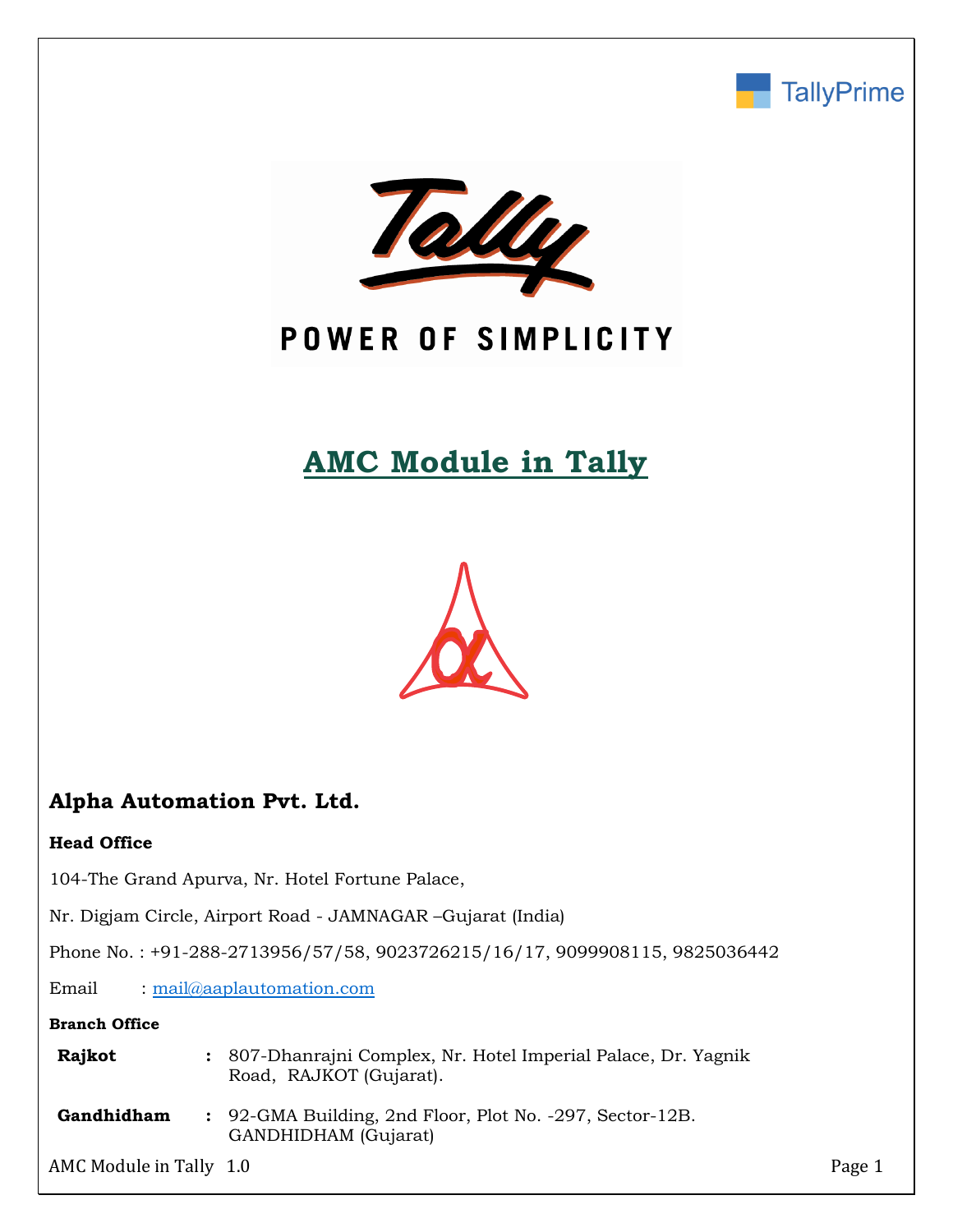

© 2020 Alpha Automation Pvt. Ltd. All rights reserved.

Tally, Tally 9, Tally9, Tally.ERP, Tally.ERP 9, Shoper, Shoper 9, Shoper POS, Shoper HO, Shoper 9 POS, Shoper 9 HO, TallyDeveloper, Tally.Server 9, Tally Developer, Tally. Developer 9, Tally.NET, Tally Development Environment, TallyPrime, TallyPrimeDeveloper, TallyPrime Server, Tally Extender, Tally Integrator, Tally Integrated Network, Tally Service Partner, TallyAcademy & Power of Simplicity are either registered trademarks or trademarks of Tally Solutions Pvt. Ltd. in India and/or other countries. All other trademarks are properties of their respective owners.

Version: Alpha Automation Pvt. Ltd/ AMC module / 1.0/ march -2022

AMC Module in Tally 1.0 Page 2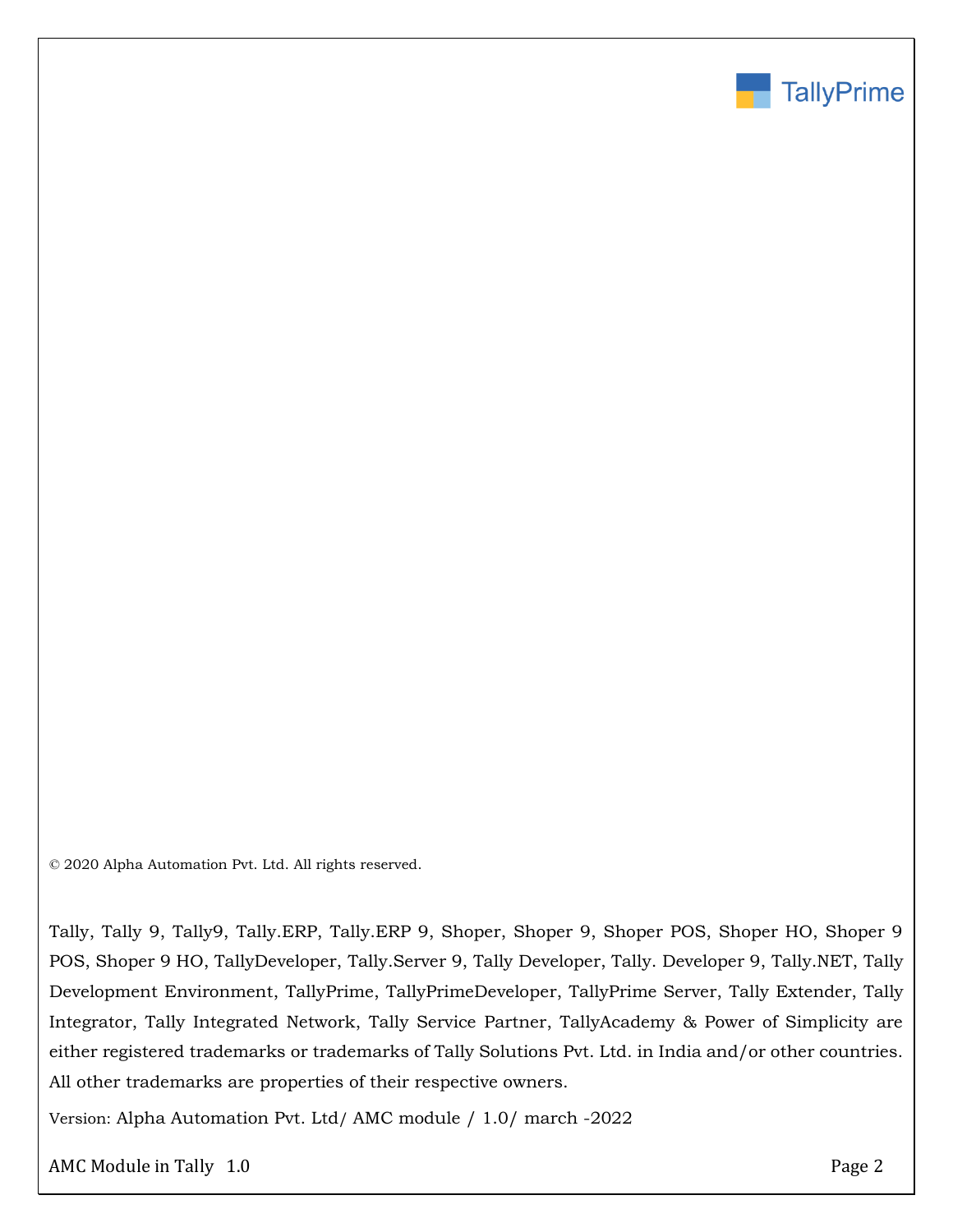

# **AMC Module in Tally**

## **Introduction**

This module helps the user to enter Sales and Purchase Voucher with AMC details. It also helps the user to Generate Current AMC Customer and Supplier Report and also Expiry Report for AMC.

## **Benefits**

- It Calculates AMC End Date automatically.
- Prints AMC Details in Invoice. Gives the option of printing details as Separate Column or Description.
- Gives the Report for AMC which are going to expire in that period.
- Also gives the Report of Currently Running AMC.

## **What's New?**

Compatible With Tally Prime

**Important!** Take back up of your company data before activating the Addon.

Once you try/purchase an Add-on, follow the steps below to configure the Add-on and use it.

### **Installation**

- 1. Copy the TCP file in Tally Prime Folder.
- 2. Gateway of Tally  $\rightarrow$  F1 (Help) $\rightarrow$  TDL & Add-on  $\rightarrow$  F4 (Manage Local TDL)  $\rightarrow$  Select Yes in Load TDL on Startup and give the file name of TCP File. After pressing the Enter Key will show TDL Status which should be as Loaded.

### **System requirements:**

No additional hardware / software infrastructure is required for executing and operation this applications module.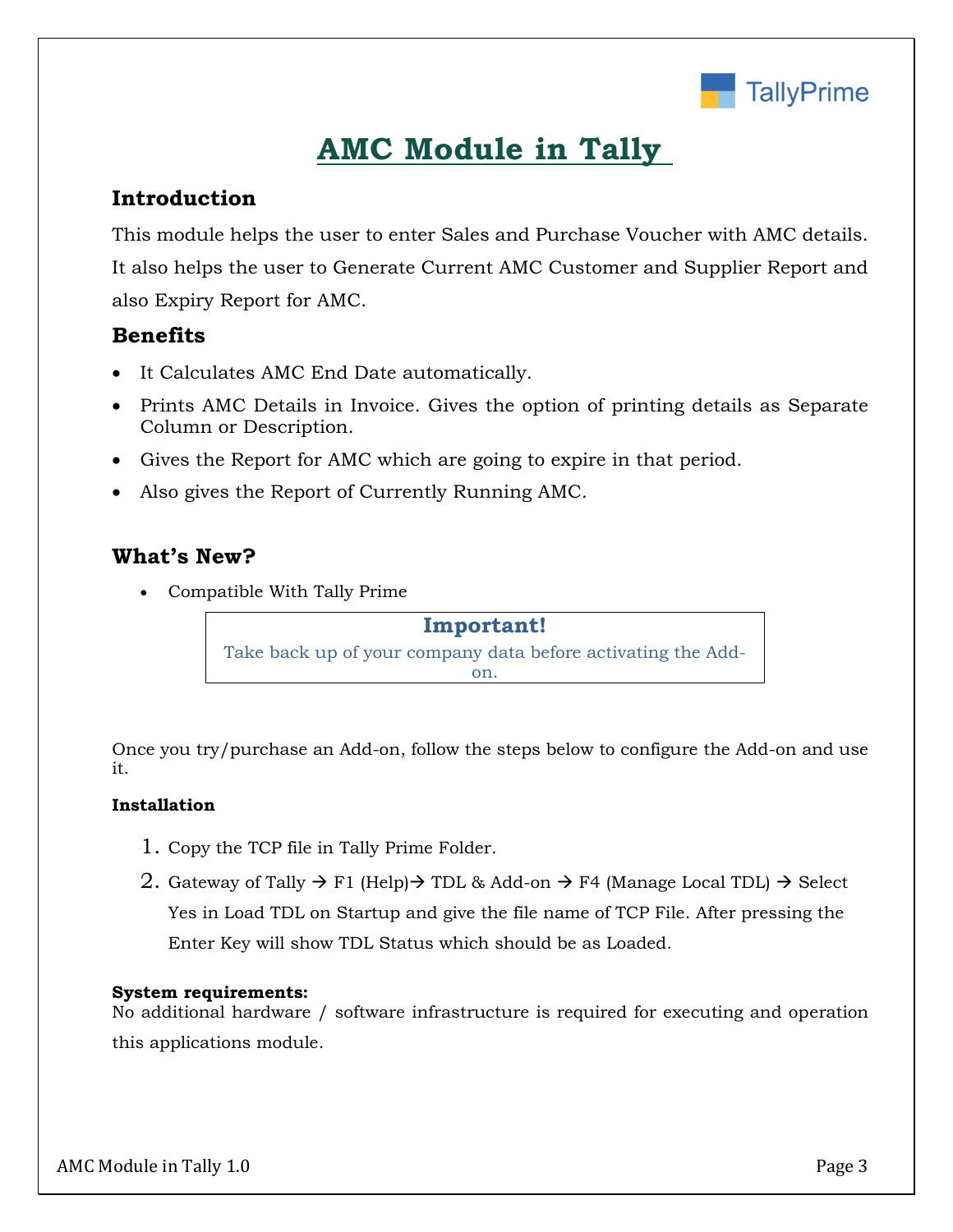

#### **1. Activate the Add-on.**

#### *For TallyPrime Release 1.0*

Go to Gateway of Tally  $\rightarrow$  F1: Help  $\rightarrow$  TDL & Add-On  $\rightarrow$  F6: Add-On Features. Alternatively, you may press **CTRL + ALT + T** from any menu to open TDL Management report and then press **F6: Add-On Features**

Set "**Yes**" to the option "**Enable AMC Module in Vouchers?"**

| Enable AMC Module in Sales Vouchers? Yes |  |  |
|------------------------------------------|--|--|
|                                          |  |  |
|                                          |  |  |
|                                          |  |  |
|                                          |  |  |
|                                          |  |  |
|                                          |  |  |
|                                          |  |  |
|                                          |  |  |
|                                          |  |  |
|                                          |  |  |
|                                          |  |  |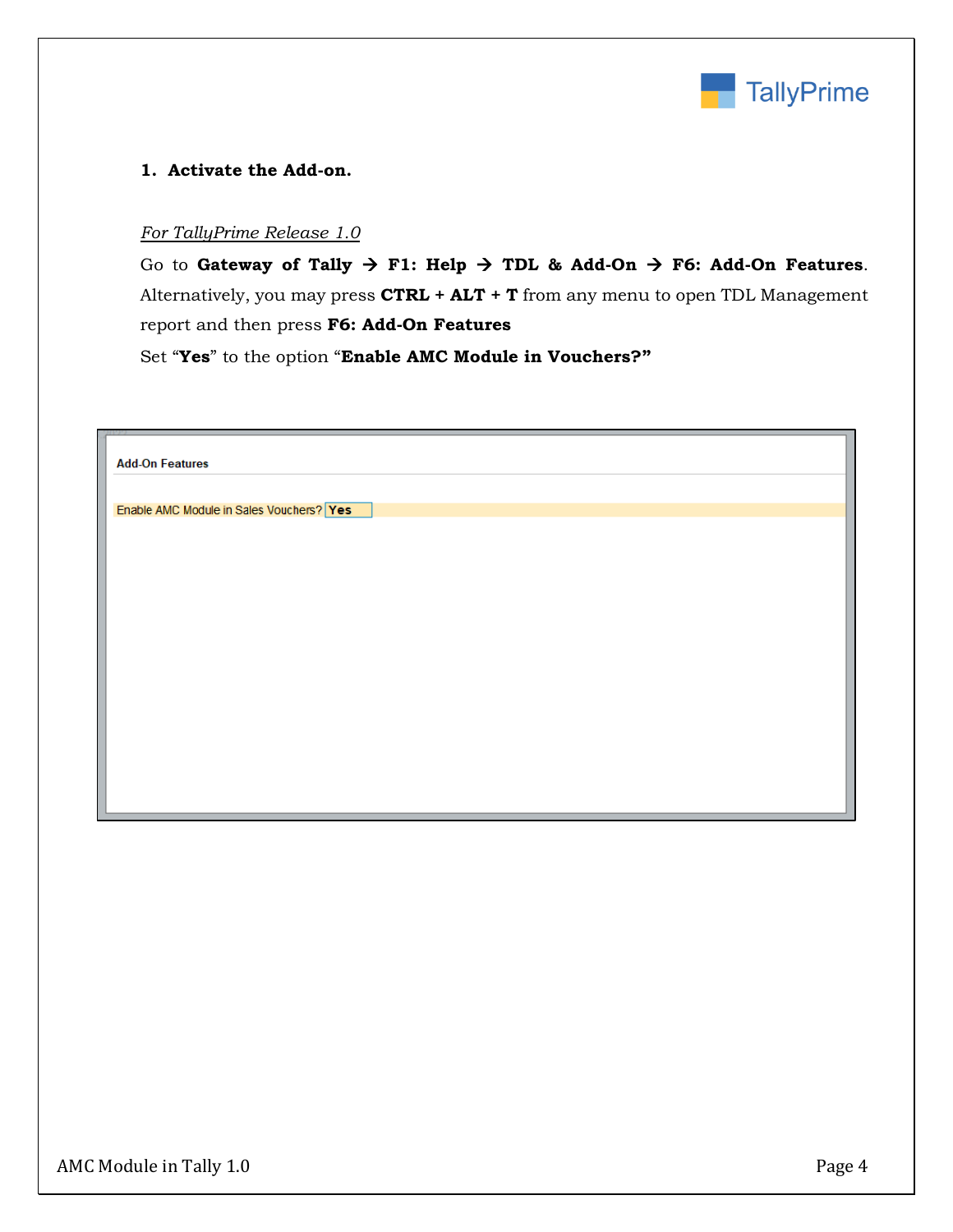

# 2. **Navigate through Gateway of Tally**  $\rightarrow$  **Alter**  $\rightarrow$  **Voucher Type**  $\rightarrow$  **sales voucher**

Set "Yes" to Enable AMC Entry in voucher.

Set "Yes" to Voucher Type reserved for AMC Entry only.

Set "yes" print AMC period in Invoice to Print AMC period in Invoice.

To print AMC period in Invoice as Select description or column.

| TallyPrime                                                                                                                        | <b>MANAGE</b>                                                                                        |                                                                  |             |                                                                                                                  |                                               |                            |                      |                                       |
|-----------------------------------------------------------------------------------------------------------------------------------|------------------------------------------------------------------------------------------------------|------------------------------------------------------------------|-------------|------------------------------------------------------------------------------------------------------------------|-----------------------------------------------|----------------------------|----------------------|---------------------------------------|
| <b>GOLD</b>                                                                                                                       | Y: Data<br>K: Company                                                                                |                                                                  | Z: Exchange |                                                                                                                  | G: Go To                                      |                            | O: Import            | E: Export<br>$\underline{\mathsf{M}}$ |
| <b>Voucher Type Alteration</b>                                                                                                    |                                                                                                      |                                                                  |             |                                                                                                                  | Alpha Pvt Ltd.                                |                            |                      |                                       |
| Name<br>(alias)                                                                                                                   | : Sales                                                                                              |                                                                  |             |                                                                                                                  |                                               |                            |                      |                                       |
|                                                                                                                                   | General                                                                                              |                                                                  |             | Print voucher after saving                                                                                       | <b>Printing</b><br>: No                       |                            | <b>Name of Class</b> |                                       |
| Select type of voucher<br>Abbreviation<br>Activate this Voucher Type<br>Method of voucher numbering<br>Use advanced configuration |                                                                                                      | : Sales<br>$\therefore$ Sale<br>$\pm$ Yes<br>: Automatic<br>: No |             | Enable AMC Entry in voucher<br>Print AMC period in Invoice<br>Print AMC period in Invoice as                     | Voucher Type reserved for AMC Entry only: Yes | : Yes<br>: Yes<br>: Column |                      |                                       |
| Use effective dates for vouchers<br>Allow zero-valued transactions<br>Allow narration in voucher                                  | Make this voucher type as 'Optional' by default: No<br>Provide narrations for each ledger in voucher | $:$ No<br>: No<br>$\pm$ Yes<br>$\therefore$ No                   |             | Use for POS invoicing<br>Default title to print<br>Default bank<br>Default jurisdiction<br>Set/alter declaration | : No<br>: No                                  | : • Not Applicable         |                      |                                       |
| Position Index in Reports                                                                                                         | Enable default accounting allocations                                                                | : No<br>$\div$ 70                                                |             |                                                                                                                  |                                               |                            |                      |                                       |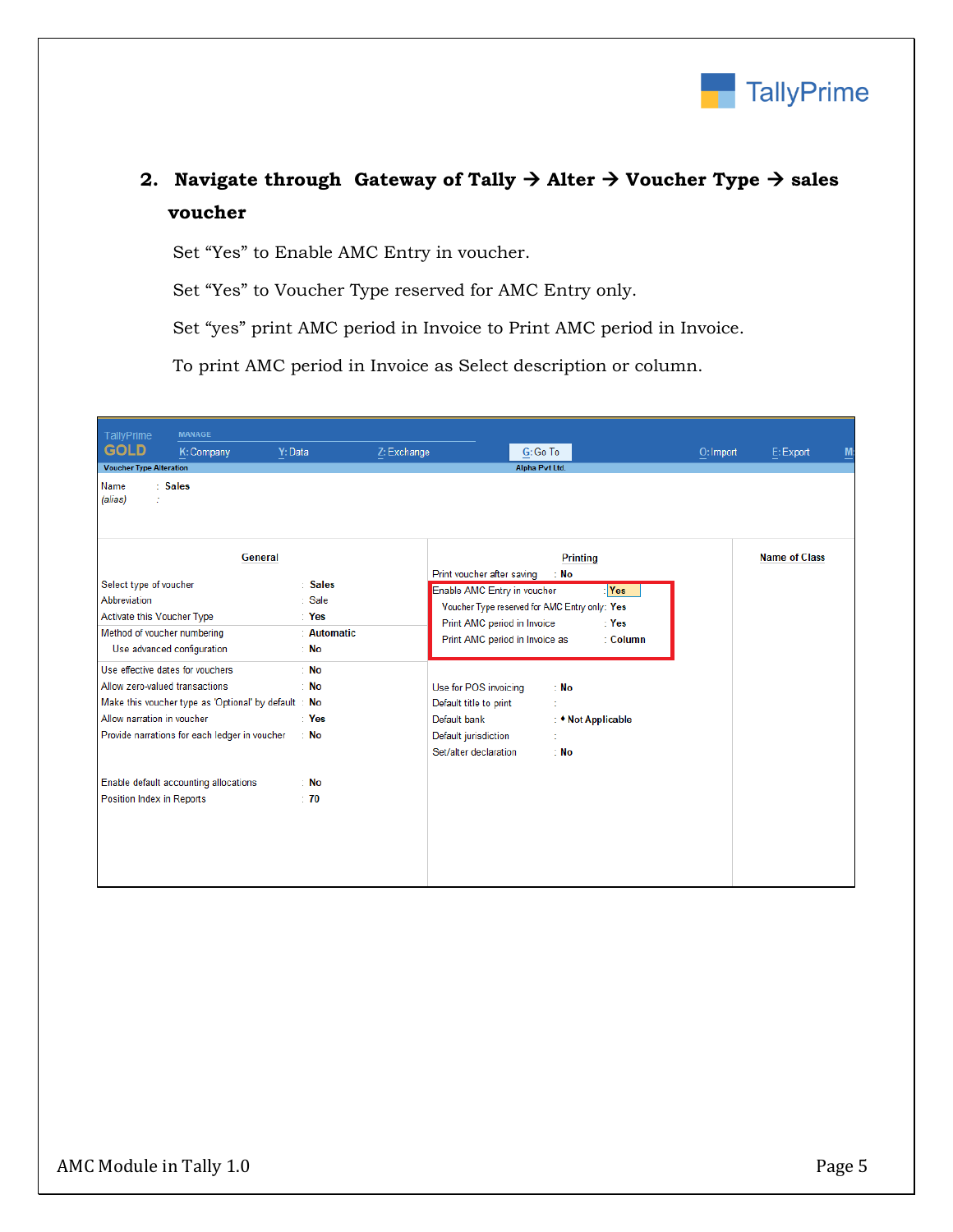

**3. Gateway of Tally Vouchers Prepare sales voucher and select AMC type and enter duration date print sales voucher.**

| TallyPrime                                                                         | <b>MANAGE</b>                                                                           |           |             |                |                 |                                                      |                 |                        |                      |
|------------------------------------------------------------------------------------|-----------------------------------------------------------------------------------------|-----------|-------------|----------------|-----------------|------------------------------------------------------|-----------------|------------------------|----------------------|
| <b>GOLD</b>                                                                        | K: Company                                                                              | Y: Data   | Z: Exchange | G: Go To       |                 | O: Import                                            | E: Export       | M: E-mail              | P: Print             |
|                                                                                    | <b>Accounting Voucher Alteration (Secondary)</b>                                        |           |             | Alpha Pvt Ltd. |                 |                                                      |                 |                        | $\pmb{\times}$       |
| <b>Sales</b><br>Reference No                                                       | No. 1<br>$\div$ 1002                                                                    | Date<br>÷ | 1-Apr-21    |                |                 |                                                      |                 |                        | 1-Apr-21<br>Thursday |
| Party A/c name<br><b>Current balance</b><br>Sales ledger<br><b>Current balance</b> | : Alpha Infotech Solutions-Jamnagar<br>12,000.00 Dr<br>diam.<br>: Sales<br>37,000.00 Cr |           |             |                |                 |                                                      |                 |                        |                      |
| <b>Name of Item</b>                                                                |                                                                                         |           |             |                | <b>AMC Type</b> | <b>AMC Period</b>                                    | <b>Quantity</b> | Rate per               | <b>Amount</b>        |
|                                                                                    |                                                                                         |           |             |                |                 | <b>Erom Date</b> To Date<br>AMC Type                 |                 |                        |                      |
| <b>Tally Single User</b>                                                           |                                                                                         |           |             |                | Annual          | Annual                                               | Þ               | 1.00 nos 10,000.00 nos | 10,000.00            |
| <b>IGST</b>                                                                        |                                                                                         |           |             |                |                 | Custom<br><b>Half Yearly</b><br>Monthly<br>Quarterly |                 |                        | 1,800.00             |
|                                                                                    |                                                                                         |           |             |                |                 |                                                      |                 |                        |                      |
| Narration:                                                                         |                                                                                         |           |             |                |                 |                                                      | 1.00 nos        |                        | 11,800.00            |
| $Q:$ Quit                                                                          |                                                                                         |           | A: Accept   |                | D: Delete       | X: Cancel Vch                                        |                 |                        |                      |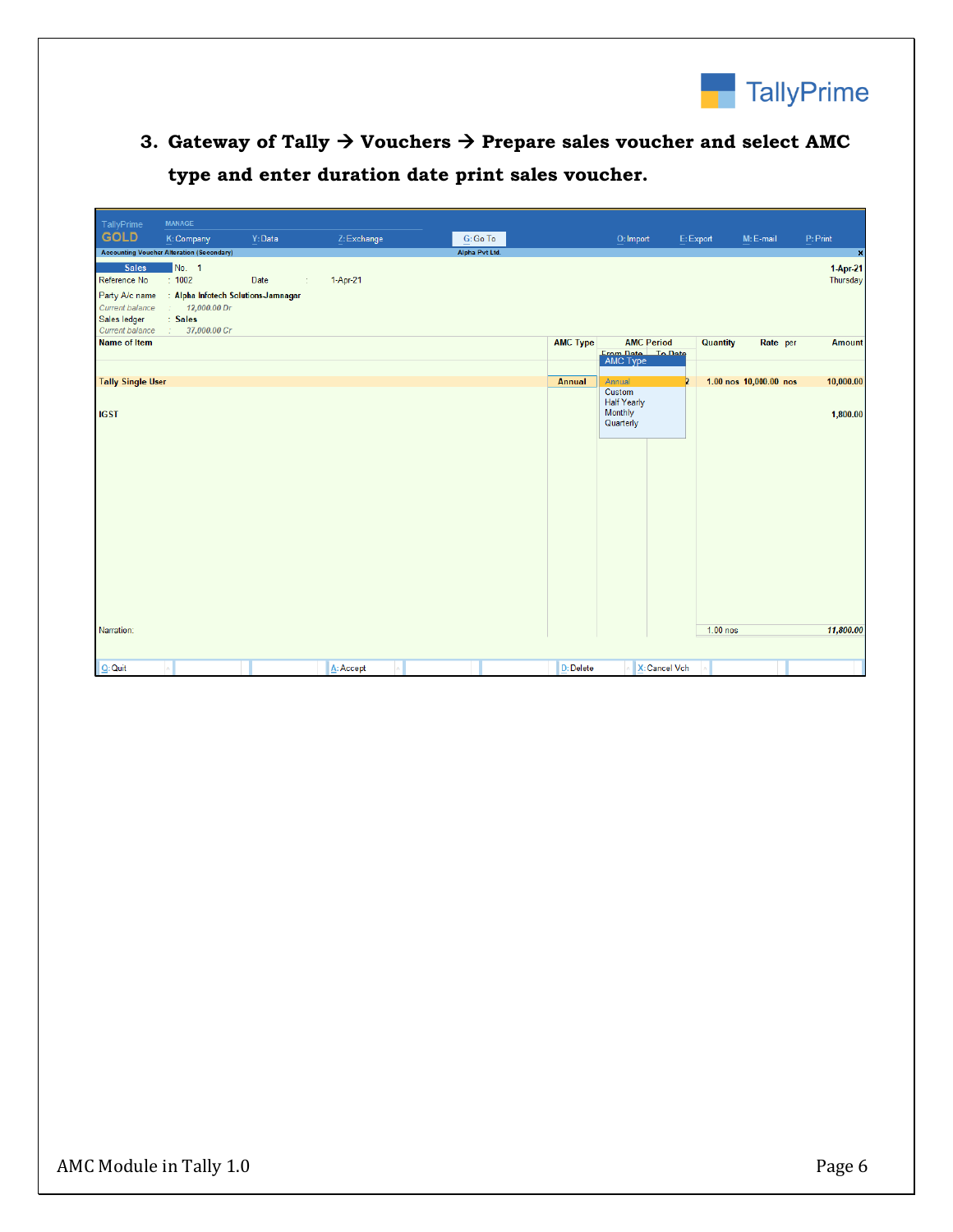

## **4. Sales voucher invoice is shown below.**

| TallyPrime                                                                     |                     | <b>MANAGE</b>                                                                           |                      |                                   |                          |                    |                          |           |                  |             |                       |    |  |
|--------------------------------------------------------------------------------|---------------------|-----------------------------------------------------------------------------------------|----------------------|-----------------------------------|--------------------------|--------------------|--------------------------|-----------|------------------|-------------|-----------------------|----|--|
| <b>GOLD</b>                                                                    |                     | K: Company                                                                              |                      | Y: Data                           |                          |                    | Z: Exchange              |           | G: Go To         |             |                       |    |  |
| 4                                                                              |                     | $\overline{2}$<br>$\overline{\mathbf{3}}$                                               | 5.<br>$\overline{A}$ | 6                                 | $\overline{7}$<br>8      | $\mathbf{Q}$<br>10 | 11<br>12 <sup>2</sup>    | 13<br>14  | 15               | 16          | 17<br>18<br>19        | 20 |  |
| dia atau dan tantan tantan tanah antara kantan dan dari antara dan dari a<br>1 |                     |                                                                                         |                      |                                   |                          | <b>Tax Invoice</b> |                          |           |                  |             |                       |    |  |
|                                                                                |                     | <b>Alpha Pvt Ltd.</b>                                                                   |                      |                                   |                          |                    | Invoice No.              |           | Dated            |             |                       |    |  |
| $\overline{\mathbf{2}}$                                                        |                     | State Name: Gujarat, Code: 24                                                           |                      |                                   |                          |                    | 1                        |           | $1-Apr-21$       |             |                       |    |  |
|                                                                                |                     | Consignee (Ship to)                                                                     |                      |                                   |                          |                    | <b>Delivery Note</b>     |           |                  |             | Mode/Terms of Payment |    |  |
| 3                                                                              |                     | <b>Alpha Infotech Solutions</b><br>336-338 Madhav Plazz, Opp:SBI Bank, Nr: Lal Bunglow, |                      |                                   |                          |                    | Reference No. & Date.    |           | Other References |             |                       |    |  |
|                                                                                |                     | Jamnagar                                                                                |                      |                                   |                          |                    | 1002 dt. 1-Apr-21        |           |                  |             |                       |    |  |
| $\overline{\mathbf{4}}$                                                        |                     | <b>GSTIN/UIN</b>                                                                        | : 24 A485965T0048    |                                   |                          |                    | Buver's Order No.        |           | Dated            |             |                       |    |  |
|                                                                                |                     | State Name                                                                              | : Delhi, Code : 07   |                                   |                          |                    |                          |           |                  |             |                       |    |  |
| 5                                                                              |                     | Contact person<br>Contact                                                               |                      | Mr. Kapil Nagori                  | 0222-698574.9425098441   |                    | Dispatch Doc No.         |           |                  |             | Delivery Note Date    |    |  |
|                                                                                | Fax                 |                                                                                         | 0222-77777           |                                   |                          |                    |                          |           |                  |             |                       |    |  |
| 6                                                                              | E-Mail              |                                                                                         |                      |                                   | kapil@aaplautomation.com |                    | Dispatched through       |           |                  | Destination |                       |    |  |
|                                                                                |                     | Buyer (Bill to)                                                                         |                      |                                   |                          |                    | <b>Terms of Delivery</b> |           |                  |             |                       |    |  |
| $\overline{7}$                                                                 |                     | <b>Alpha Infotech Solutions</b><br>336-338 Madhav Plazz, Opp:SBI Bank, Nr: Lal Bunglow, |                      |                                   |                          |                    |                          |           |                  |             |                       |    |  |
|                                                                                |                     | Jamnagar                                                                                |                      |                                   |                          |                    |                          |           |                  |             |                       |    |  |
| 8                                                                              |                     | <b>GSTIN/UIN</b><br>State Name                                                          |                      | 24AA85965T0048<br>Delhi, Code: 07 |                          |                    |                          |           |                  |             |                       |    |  |
|                                                                                |                     | Contact person                                                                          | : Mr. Kapil Nagori   |                                   |                          |                    |                          |           |                  |             |                       |    |  |
| 9                                                                              |                     | Contact                                                                                 |                      |                                   | 0222-698574.9425098441   |                    |                          |           |                  |             |                       |    |  |
|                                                                                | Fax                 |                                                                                         | 0222-77777           |                                   |                          |                    |                          |           |                  |             |                       |    |  |
| 10                                                                             | E-Mail<br><u>SI</u> |                                                                                         | Description of Goods |                                   | kapil@aaplautomation.com |                    | <b>AMC Period</b>        | Quantity  | Rate             | per         | Amount                |    |  |
|                                                                                | No.                 |                                                                                         |                      |                                   |                          | From date          | To date                  |           |                  |             |                       |    |  |
| 11                                                                             | 1                   | <b>Tally Single User</b>                                                                |                      |                                   |                          | $1 - 4 - 2021$     | 31-3-2022                | $.00$ nos | 10,000.00        | nos         | 10,000.00             |    |  |
| 12                                                                             |                     |                                                                                         |                      |                                   |                          |                    |                          |           |                  |             |                       |    |  |
|                                                                                |                     |                                                                                         |                      |                                   | IGST                     |                    |                          |           |                  |             | 1.800.00              |    |  |
| 13                                                                             |                     |                                                                                         |                      |                                   |                          |                    |                          |           |                  |             |                       |    |  |
| 14                                                                             |                     |                                                                                         |                      |                                   |                          |                    |                          |           |                  |             |                       |    |  |
|                                                                                |                     |                                                                                         |                      |                                   |                          |                    |                          |           |                  |             |                       |    |  |
| 15                                                                             |                     |                                                                                         |                      |                                   |                          |                    |                          |           |                  |             |                       |    |  |
|                                                                                |                     |                                                                                         |                      |                                   |                          |                    |                          |           |                  |             |                       |    |  |
| 16                                                                             |                     |                                                                                         |                      |                                   |                          |                    |                          |           |                  |             |                       |    |  |
|                                                                                |                     |                                                                                         |                      |                                   |                          |                    |                          |           |                  |             |                       |    |  |

 To print AMC period in Invoice as: if you select description in voucher type the AMC period will be print as description format.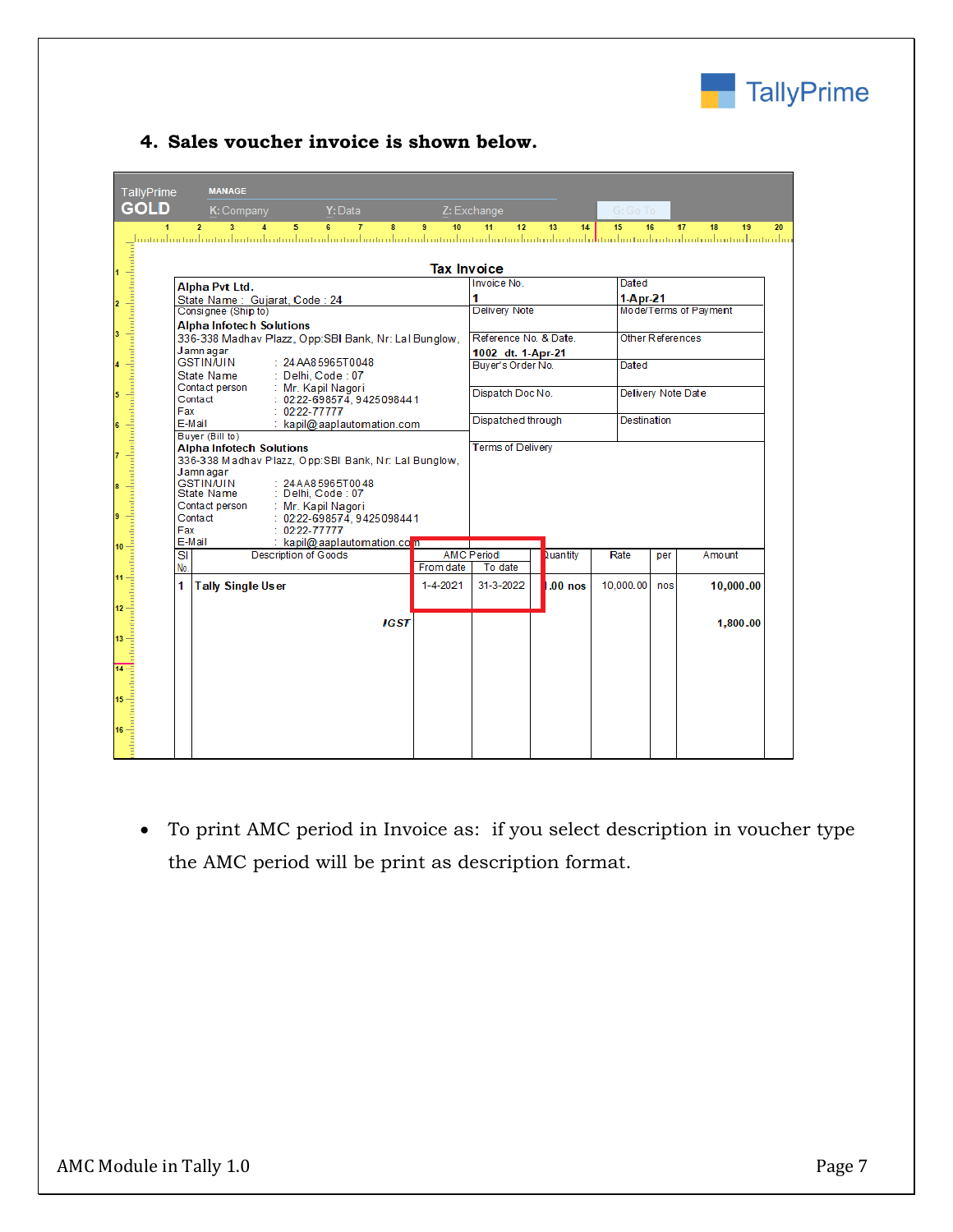

### **5. Gateway of Tally**  $\rightarrow$  **Display More Reports**  $\rightarrow$  **AMC Reports.**

 You can see AMC Sales Register, Sales Expiry Register and Sales Active Party Reports.



## **5(a). AMC Sales Register**

You can see the report by period , party wise and Type of AMC

| TallyPrime                |                         | <b>MANAGE</b>             |                  |                                            |                   |              |                          |                          |                    |            |                  |                       | $\Box$<br>$\equiv$<br>$\times$ |
|---------------------------|-------------------------|---------------------------|------------------|--------------------------------------------|-------------------|--------------|--------------------------|--------------------------|--------------------|------------|------------------|-----------------------|--------------------------------|
| <b>GOLD</b>               |                         | K: Company                |                  | Y: Data                                    | Z: Exchange       |              | G: Go To                 |                          | O: Import          | E: Export  | M: E-mail        | P: Print              | F1: Help                       |
| <b>AMC Sales Register</b> |                         |                           |                  |                                            |                   |              | Alpha Pvt Ltd.           |                          |                    |            |                  | $\vert x \vert$       | F <sub>2</sub> : Period        |
|                           |                         | <b>AMC Sales Register</b> |                  |                                            |                   |              |                          |                          |                    |            |                  | 1-Apr-21 to 30-Apr-21 |                                |
| Sr. No.                   | <b>Bill No.</b>         |                           | <b>Bill Date</b> |                                            | <b>Party Name</b> |              |                          | <b>Particular of AMC</b> | <b>AMC Type</b>    | From date  | <b>Expiry On</b> | <b>AMC Amount</b>     | F3: Select Party               |
|                           |                         |                           |                  |                                            |                   |              |                          |                          |                    |            |                  |                       | F4: AMC Type                   |
| 1                         | 1                       |                           |                  | 1-4-2021 Alpha Infotech Solutions-Jamnagar |                   |              | <b>Tally Single User</b> |                          | Annual             | $1-4-2021$ | 31-3-2022        | 10,000.00             |                                |
| $\overline{2}$            | $\overline{2}$          |                           |                  | 1-4-2021 Allec Enterprise                  |                   |              | <b>Any Desk</b>          |                          | Quarterly          | 1-4-2021   | 30-6-2021        | 4,000.00              |                                |
| 3                         | $\overline{\mathbf{3}}$ |                           |                  | 2-4-2021 Aashirwad Enterprise              |                   |              | <b>Tally Multi User</b>  |                          | Monthly            | 2-3-2021   | 1-4-2021         | 20,000.00             |                                |
| 4                         | $\overline{4}$          |                           |                  | 3-4-2021 Aarti Enterprise                  |                   |              | <b>Anti Virus</b>        |                          | <b>Half Yearly</b> | 30-3-2021  | 29-9-2021        | 3,000.00              |                                |
|                           |                         |                           |                  |                                            |                   |              |                          |                          |                    |            |                  |                       |                                |
|                           |                         |                           |                  |                                            |                   |              |                          |                          |                    |            |                  |                       |                                |
|                           |                         |                           |                  |                                            |                   |              |                          |                          |                    |            |                  |                       |                                |
|                           |                         |                           |                  |                                            |                   |              |                          |                          |                    |            |                  |                       |                                |
|                           |                         |                           |                  |                                            |                   |              |                          |                          |                    |            |                  |                       |                                |
|                           |                         |                           |                  |                                            |                   |              |                          |                          |                    |            |                  |                       |                                |
|                           |                         |                           |                  |                                            |                   |              |                          |                          |                    |            |                  |                       |                                |
|                           |                         |                           |                  |                                            |                   |              |                          |                          |                    |            |                  |                       |                                |
|                           |                         |                           |                  |                                            |                   |              |                          |                          |                    |            |                  |                       |                                |
|                           |                         |                           |                  |                                            |                   |              |                          |                          |                    |            |                  |                       |                                |
|                           |                         |                           |                  |                                            |                   |              |                          |                          |                    |            |                  |                       |                                |
|                           |                         |                           |                  |                                            |                   |              |                          |                          |                    |            |                  |                       |                                |
|                           |                         |                           |                  |                                            |                   |              |                          |                          |                    |            |                  |                       |                                |
|                           |                         |                           |                  |                                            |                   |              |                          |                          |                    |            |                  |                       |                                |
|                           |                         |                           |                  |                                            |                   |              |                          |                          |                    |            |                  |                       |                                |
|                           |                         |                           |                  |                                            |                   |              |                          |                          |                    |            |                  |                       |                                |
|                           |                         |                           |                  |                                            |                   |              |                          |                          |                    |            |                  |                       |                                |
|                           |                         |                           |                  |                                            |                   |              |                          |                          |                    |            |                  |                       |                                |
|                           |                         |                           |                  |                                            |                   |              |                          |                          |                    |            |                  |                       |                                |
|                           |                         |                           |                  |                                            |                   |              |                          |                          |                    |            |                  |                       |                                |
|                           |                         |                           |                  |                                            |                   |              |                          |                          |                    |            |                  |                       |                                |
|                           |                         |                           |                  |                                            |                   |              |                          |                          |                    |            |                  |                       |                                |
|                           |                         |                           |                  |                                            |                   |              |                          |                          |                    |            |                  |                       |                                |
|                           |                         |                           |                  |                                            |                   |              |                          |                          |                    |            |                  |                       |                                |
|                           |                         |                           |                  |                                            |                   |              |                          |                          |                    |            |                  |                       |                                |
|                           |                         |                           |                  |                                            |                   | <b>Total</b> |                          |                          |                    |            |                  | 37,000.00             |                                |
|                           |                         |                           |                  |                                            |                   |              |                          |                          |                    |            |                  |                       |                                |
| $\mathbf{Q}$ : Quit       |                         |                           |                  |                                            |                   |              |                          |                          |                    |            |                  |                       | F12: Config Report             |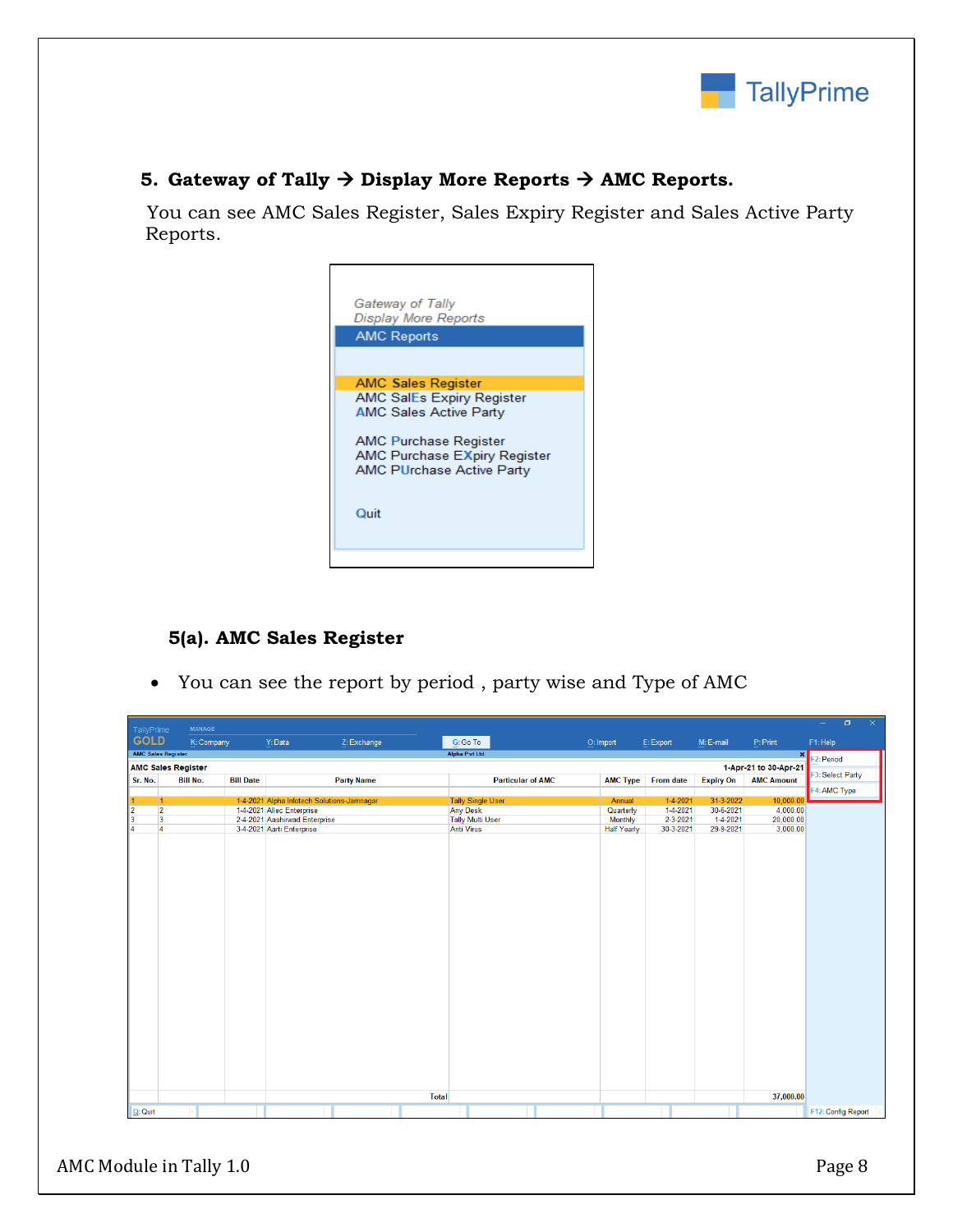

## **5(b). AMC Sales Expiry Register**

You can see report by expiry period, party wise, and AMC type.

|           | TallyPrime                       | <b>MANAGE</b>                    |                   |                          |                |           |                                                                         |            |           |                                | $\sim$ .           | $\sigma$<br>$\times$ |
|-----------|----------------------------------|----------------------------------|-------------------|--------------------------|----------------|-----------|-------------------------------------------------------------------------|------------|-----------|--------------------------------|--------------------|----------------------|
|           | <b>GOLD</b>                      | K: Company                       | Y: Data           | Z: Exchange              | G: Go To       |           | O: Import                                                               | E: Export  | M: E-mail | P: Print                       | F1: Help           |                      |
|           | <b>AMC Sales Expiry Register</b> |                                  |                   |                          | Alpha Pvt Ltd. |           |                                                                         |            |           | $\mathbf{x}$                   | F2: Expiry Period  |                      |
|           | Sr. No. Bill No. Bill Date       | <b>AMC Sales Expiry Register</b> | <b>Party Name</b> | <b>Particular of AMC</b> |                |           | AMC Type From date Expiry On AMC Amount Contact Person Mobile No. Phone |            |           | 1-Apr-21 to 30-Apr-21<br>Email | F3: Select Party   |                      |
|           |                                  |                                  |                   |                          |                |           |                                                                         |            |           |                                | F4: AMC Type       |                      |
|           | 3                                | 2-4-2021 Aashirwad Enterprise    |                   | <b>Tally Multi User</b>  |                |           | Monthly 2-3-2021 1-4-2021 20,000.00 Mr. Aashirwad                       | 9987260198 | com       | ashirwadenterprise@gmail.      |                    |                      |
|           |                                  |                                  |                   |                          |                |           |                                                                         |            |           |                                |                    |                      |
|           |                                  |                                  |                   |                          |                |           |                                                                         |            |           |                                |                    |                      |
|           |                                  |                                  |                   |                          |                |           |                                                                         |            |           |                                |                    |                      |
|           |                                  |                                  |                   |                          |                |           |                                                                         |            |           |                                |                    |                      |
|           |                                  |                                  |                   |                          |                |           |                                                                         |            |           |                                |                    |                      |
|           |                                  |                                  |                   |                          |                |           |                                                                         |            |           |                                |                    |                      |
|           |                                  |                                  |                   |                          |                |           |                                                                         |            |           |                                |                    |                      |
|           |                                  |                                  |                   |                          |                |           |                                                                         |            |           |                                |                    |                      |
|           |                                  |                                  |                   |                          |                |           |                                                                         |            |           |                                |                    |                      |
|           |                                  |                                  |                   |                          |                |           |                                                                         |            |           |                                |                    |                      |
|           |                                  |                                  |                   |                          |                |           |                                                                         |            |           |                                |                    |                      |
|           |                                  |                                  |                   |                          |                |           |                                                                         |            |           |                                |                    |                      |
|           |                                  |                                  |                   |                          |                |           |                                                                         |            |           |                                |                    |                      |
|           |                                  |                                  |                   |                          |                |           |                                                                         |            |           |                                |                    |                      |
|           |                                  |                                  |                   |                          |                |           |                                                                         |            |           |                                |                    |                      |
|           |                                  |                                  |                   |                          |                |           |                                                                         |            |           |                                |                    |                      |
|           |                                  |                                  |                   |                          |                |           |                                                                         |            |           |                                |                    |                      |
|           |                                  |                                  |                   |                          |                |           |                                                                         |            |           |                                |                    |                      |
|           |                                  |                                  |                   |                          |                |           |                                                                         |            |           |                                |                    |                      |
|           |                                  |                                  | Total             |                          |                | 20,000.00 |                                                                         |            |           |                                |                    |                      |
| $Q:$ Quit |                                  |                                  |                   |                          |                |           |                                                                         |            |           |                                | F12: Config Report |                      |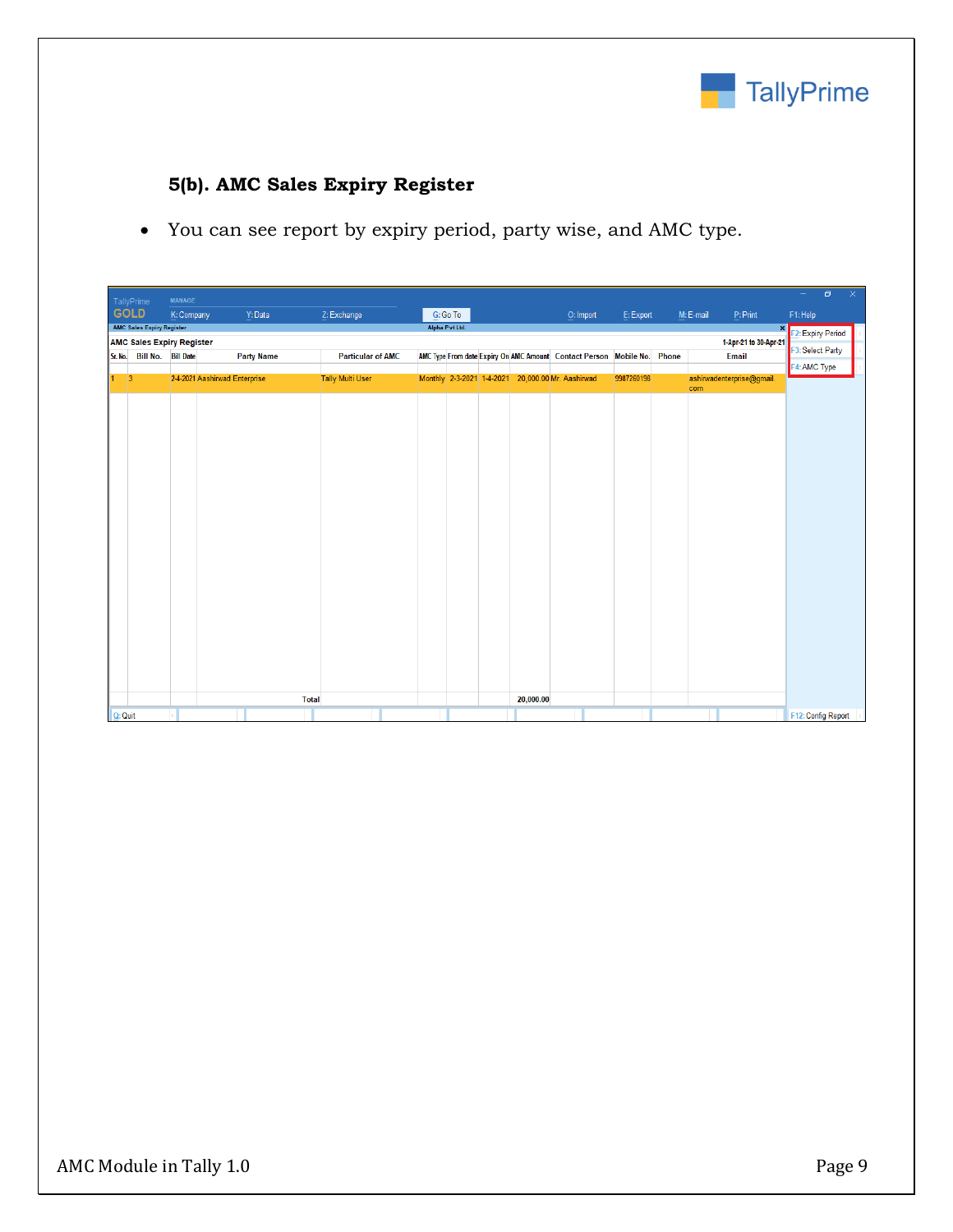

## **5(c). AMC Sales Active Party**

You can see report by active date , party wise and AMC Type

| <b>GOLD</b><br>Y: Data<br>$G:Go$ To<br>K: Company<br>Z: Exchange<br>E: Export<br>M: E-mail<br>F1: Help<br>O: Import<br>P:Print<br><b>AMC Sales Active Party</b><br>Alpha Pvt Ltd.<br>$\mathbf{x}$<br>F2: Active Date<br><b>AMC Sales Active Party</b><br><b>For 1-Apr-21</b><br>F3: Select Party<br><b>Party Name</b><br><b>AMC Type</b><br>Sr. No.<br><b>Particular of AMC</b><br><b>From date</b><br><b>Expiry On</b><br>29-9-2021<br>Aarti Enterprise<br><b>Anti Virus</b><br>30-3-2021<br><b>Half Yearly</b><br><b>Aashirwad Enterprise</b><br><b>Tally Multi User</b><br>2-3-2021<br>$\overline{2}$<br><b>Monthly</b><br>1-4-2021<br>$\overline{\mathbf{3}}$<br>1-4-2021<br>30-6-2021<br><b>Allec Enterprise</b><br><b>Any Desk</b><br>Quarterly<br>Alpha Infotech Solutions-Jamnagar<br>1-4-2021<br><b>Tally Single User</b><br>Annual<br>31-3-2022<br>$\overline{4}$ | TallyPrime | <b>MANAGE</b> |  |  |  |  | $\Box$<br>$\equiv$ | $\propto$ |
|-----------------------------------------------------------------------------------------------------------------------------------------------------------------------------------------------------------------------------------------------------------------------------------------------------------------------------------------------------------------------------------------------------------------------------------------------------------------------------------------------------------------------------------------------------------------------------------------------------------------------------------------------------------------------------------------------------------------------------------------------------------------------------------------------------------------------------------------------------------------------------|------------|---------------|--|--|--|--|--------------------|-----------|
|                                                                                                                                                                                                                                                                                                                                                                                                                                                                                                                                                                                                                                                                                                                                                                                                                                                                             |            |               |  |  |  |  |                    |           |
|                                                                                                                                                                                                                                                                                                                                                                                                                                                                                                                                                                                                                                                                                                                                                                                                                                                                             |            |               |  |  |  |  |                    |           |
|                                                                                                                                                                                                                                                                                                                                                                                                                                                                                                                                                                                                                                                                                                                                                                                                                                                                             |            |               |  |  |  |  |                    |           |
|                                                                                                                                                                                                                                                                                                                                                                                                                                                                                                                                                                                                                                                                                                                                                                                                                                                                             |            |               |  |  |  |  |                    |           |
|                                                                                                                                                                                                                                                                                                                                                                                                                                                                                                                                                                                                                                                                                                                                                                                                                                                                             |            |               |  |  |  |  | F4: AMC Type       |           |
|                                                                                                                                                                                                                                                                                                                                                                                                                                                                                                                                                                                                                                                                                                                                                                                                                                                                             |            |               |  |  |  |  |                    |           |
|                                                                                                                                                                                                                                                                                                                                                                                                                                                                                                                                                                                                                                                                                                                                                                                                                                                                             |            |               |  |  |  |  |                    |           |
|                                                                                                                                                                                                                                                                                                                                                                                                                                                                                                                                                                                                                                                                                                                                                                                                                                                                             |            |               |  |  |  |  |                    |           |
|                                                                                                                                                                                                                                                                                                                                                                                                                                                                                                                                                                                                                                                                                                                                                                                                                                                                             |            |               |  |  |  |  |                    |           |
| Activate Windows<br>Go to Settings to activate Windows.<br><b>Total</b>                                                                                                                                                                                                                                                                                                                                                                                                                                                                                                                                                                                                                                                                                                                                                                                                     |            |               |  |  |  |  |                    |           |
| $Q:$ Quit                                                                                                                                                                                                                                                                                                                                                                                                                                                                                                                                                                                                                                                                                                                                                                                                                                                                   |            |               |  |  |  |  | F12: Config Report |           |

Note: you can also create AMC purchase voucher and see AMC Purchase Voucher reports.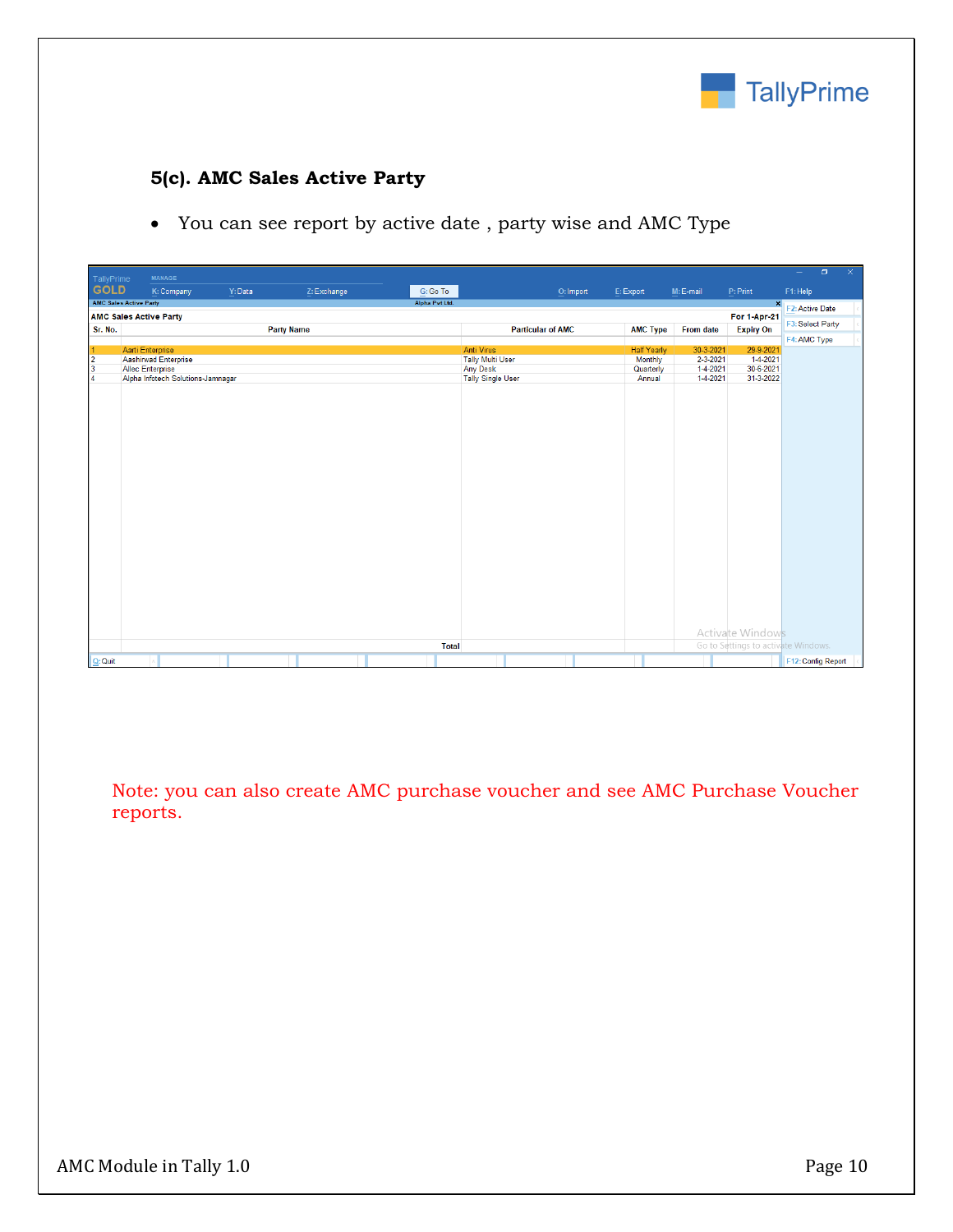

# FAQ

#### **Which version/release of Tally Prime does the add-on support?**

This add-on will work only from Tally Prime Release 1.0 onwards.

#### **How will I get support for this add-on?**

For any functional support requirements please do write to us on mail@aaplautomation.com or call us at +91-288-2713956/57/58, +91- 9023726215/16/17, 9099908115, 9825036442.

## **If I need some enhancements / changes to be incorporated for the add-on, whom should I contact?**

Please to write to us on mail@aaplautomation.com with your additional requirements and we will revert to you in 24 hours.

#### **Will new features added be available to us?**

We offer one year availability of all support and new features free of cost. After one year, nominal subscription cost will be applicable to you to continue to get free support and updates.

#### **What will happen after one year?**

There is no fixed annual charge to be payable mandatory. However if any changes are required in our Add-On to make compatible with New Release of TallyPrime then the modification Charges will be applied.

#### **I am using a multi-site. Can I use the same Add-on for all the sites?**

No, one Add-on will work only for 1 site. You need to purchase again if you want to use the same Add-on for more sites.

#### **TDL Management screen shows errors with the Add-on. What do I do?**

Check whether the error is because of the Add-on or because of clashes between 2 TDLs (An add-on is also a TDL). In case of clashes, disable one or more TDLs and check which